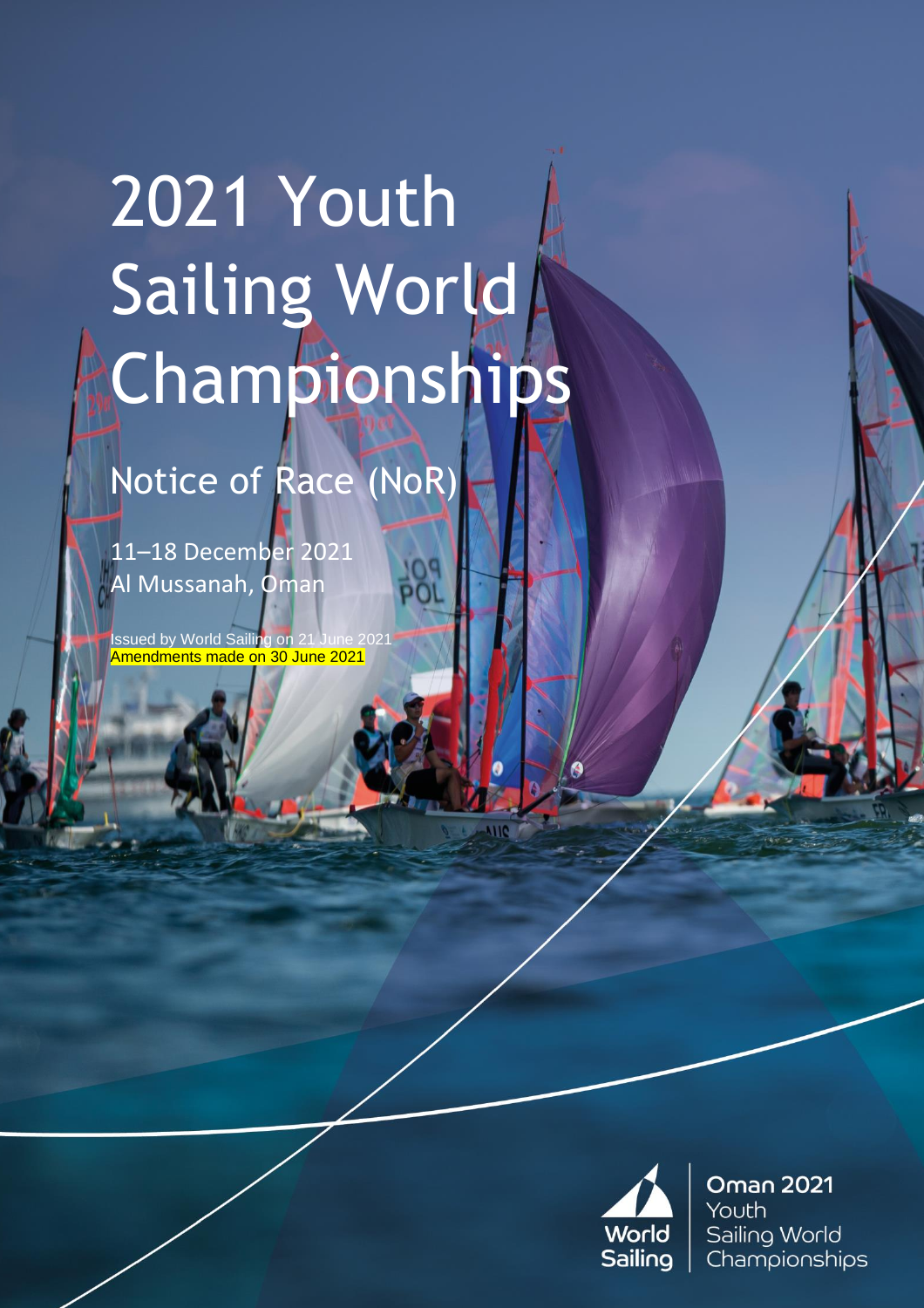#### **Official Suppliers** 2021 Youth Sailing World Championships









**Tahe Outdoors** 



**Oman 2021** Youth Sailing World Championships

2 YSWC21 NoR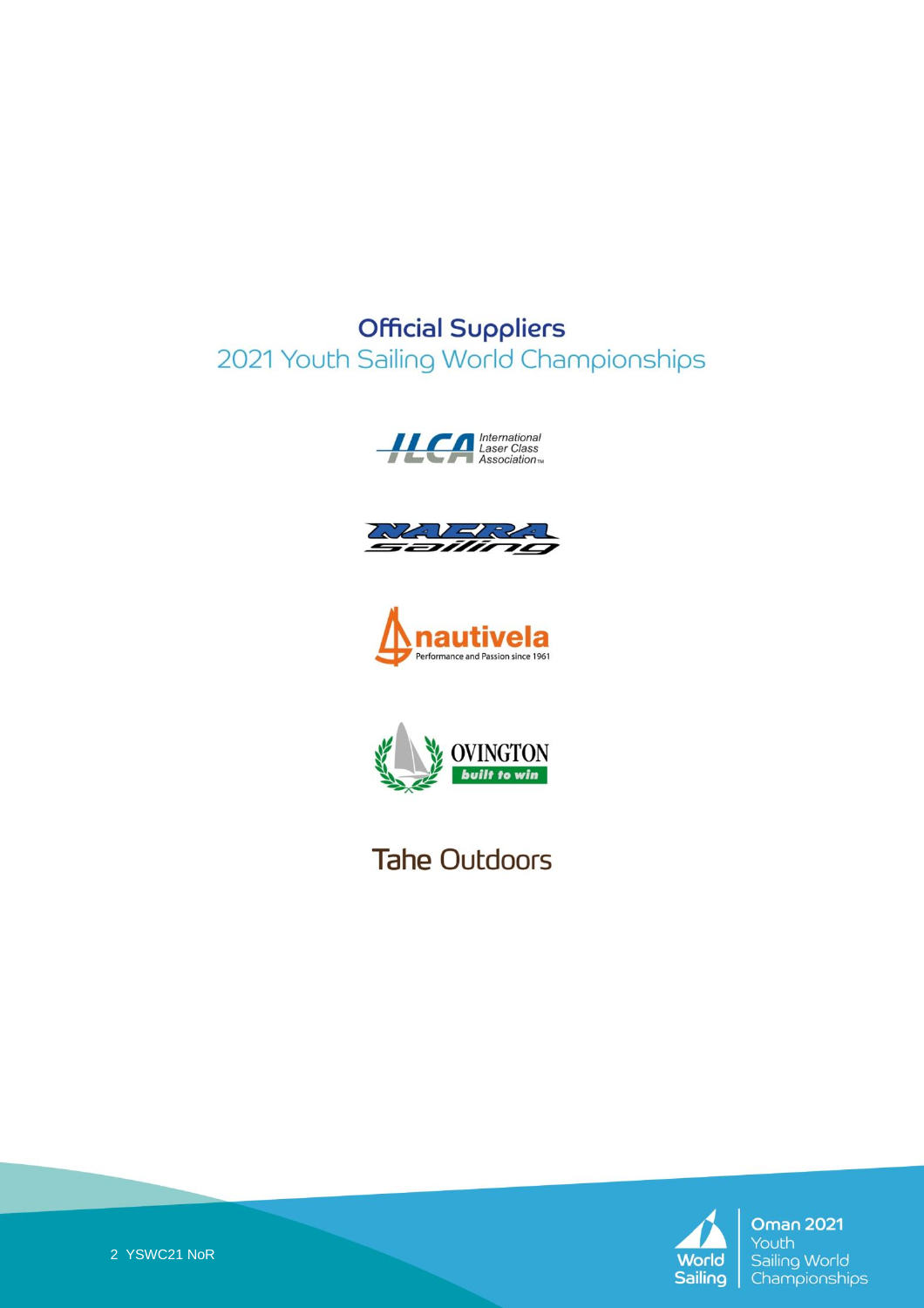The 50th edition of the Youth Sailing World Championships will be held at Al Mussanah, Oman, from 11 to 18 December 2021.

The Organising Authority (OA) is World Sailing in conjunction with Oman Sail.

### 1 Rules

- 1.1 The regatta will be governed by the rules as defined in The 2021-2024 Racing Rules of Sailing (RRS).
- 1.2 RRS Appendix P, Special Procedures for Rule 42 will apply.
- 1.3 Class rules regarding membership will not apply.
- 1.4 Under RRS 86.2, World Sailing has authorized that RRS Appendix G may be changed in the Notice of Race and Sailing Instructions.
- 1.5 No National Authority prescriptions will apply.
- 1.6 Decisions of the International Jury will be final as provided in RRS 70.5.
- 1.7 A boat shall neither make nor receive radio, telephone or other electromagnetic transmissions or communications while racing, except in an emergency or when using equipment provided by the Race Committee (RC) or OA.
- 1.8 For the Male Skiff, Female Skiff and Mixed Multihull, RRS 44.1 and RRS P2.1 are changed so that the Two-Turns Penalty is replaced by the One-Turn Penalty.
- 1.9 In RRS 44.2 insert after the first sentence: "However, if Mark 1a is set, a boat take a penalty for an incident in the zone around Mark 1 or on the leg between Mark 1 and Mark 1a, as soon as possible after leaving the zone around Mark 1a."
- 1.10 In all rules governing this regatta:
- 1.10.1 Both 'athlete' and 'competitor' mean a person competing or intending to compete in the regatta.
- 1.10.2 The term 'support team' means coaches, team leaders and other support personnel.
- 1.10.3 [SP] denotes a rule for which a standard penalty may be applied by the RC or Technical Committee (TC) without a hearing (this changes RRS A5); and
- 1.10.4 [NP] denotes a rule that shall not be grounds for protests by a boat and for which the International Jury (IJ) may refuse to hold a hearing. This changes RRS 60.1(a).
- 1.11 If there is a conflict between languages the English text will take precedence.
- 1.12 [SP] [NP] The 2021 YSWC Athlete Media Requirements (AMR) will apply. The AMR will be published in the Online Notice Board (ONB) before the start of the event.
- 1.13 In RRS 30.4 and RRS P1 change 'sail number' to 'national letters'.
- 1.14 [DP] Protocols relating to COVID-19 may be published at any time and will have the status of a rule.

#### 2 Venue

- 2.1 The competition will take place at the Millennium Resort Mussanah.
- 2.2 The racing area will be in the proximity off the Millennium Resort Mussanah. The location of the racing areas will be published on the Sailing Instructions (SIs). Racing may be moved to other locations within close proximity to the marina at the discretion of the RC.

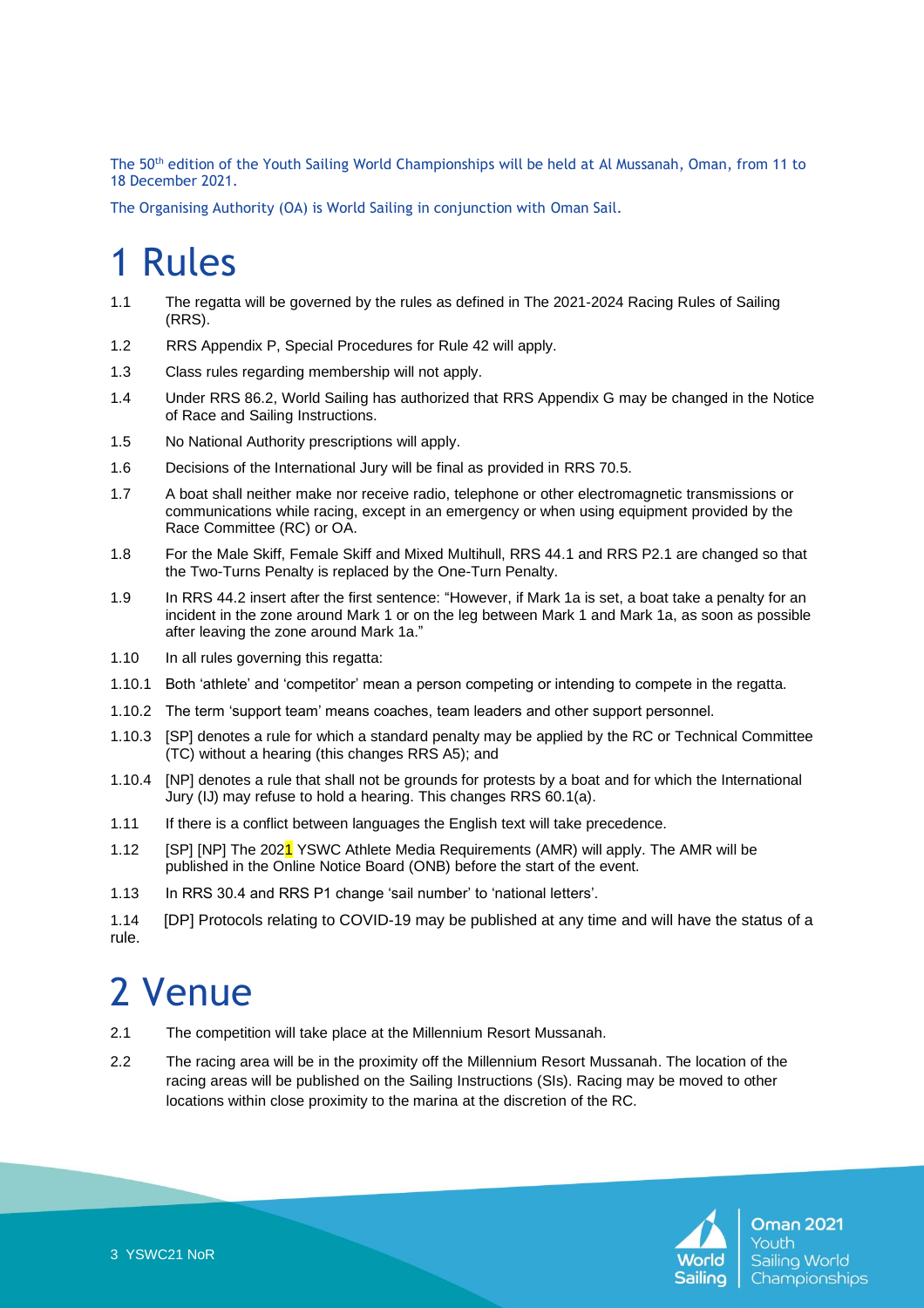# 3 Eligibility and Entry

- 3.1 Only competitors, team leaders and coaches registered by a MNA in good standing with World Sailing are eligible to enter the Youth Sailing World Championships.
- 3.2 MNAs shall submit their entry requests on-line at <https://www.omansail.com/youth-sailing-world-championships>

and pay the required fees considering the following deadlines:

| <b>Date</b>     | <b>Deadline</b>                                                                                       |
|-----------------|-------------------------------------------------------------------------------------------------------|
| 5 July 2021     | Entry request deadline - all entry requests must have been received                                   |
| 22 July 2021    | <b>Payment deadline</b> – all payments must have been received                                        |
| 1 November 2021 | <b>Registration Deadline</b> - Deadline for competitor names and complete the<br>on-line registration |

- 3.3 To remain eligible competitors must complete the online registration by 1 November 2021.
- 3.4 World Sailing Eligibility under World Sailing Regulation 19 is required. Each athlete shall be registered as a World Sailing Sailor on the World Sailing website.
- 3.5 Competitors shall be above the age of 12 years and under the age of 19 years on 31 December 2021 (born after 31 December 2002 and no later than 31 December 2009).
- 3.6 Unless otherwise approved by the IOC or World Sailing in accordance with regulation 19.12, each competitor shall be a national of the country of the Member National Authority (MNA) which enters the boat. Each competitor shall present proof of their nationality or the approved waiver when requested.
- 3.7 A MNA may enter one crew in all or any of the following events:

| Event                       | Equipment       | Event                        | Equipment          |
|-----------------------------|-----------------|------------------------------|--------------------|
| Male Windsurfer             | Bic Techno 293+ | Male/Mixed Two Person Dinghy | 420                |
| Female Windsurfer           | Bic Techno 293+ | Female Two Person Dinghy     | 420                |
| Male One Person Dinghy      | ILCA 6          | Mixed Two Person Multihull   | Nacra 15           |
| Female One Person<br>Dinghy | ILCA 6          | Male Kiteboarding            | <b>FormulaKite</b> |

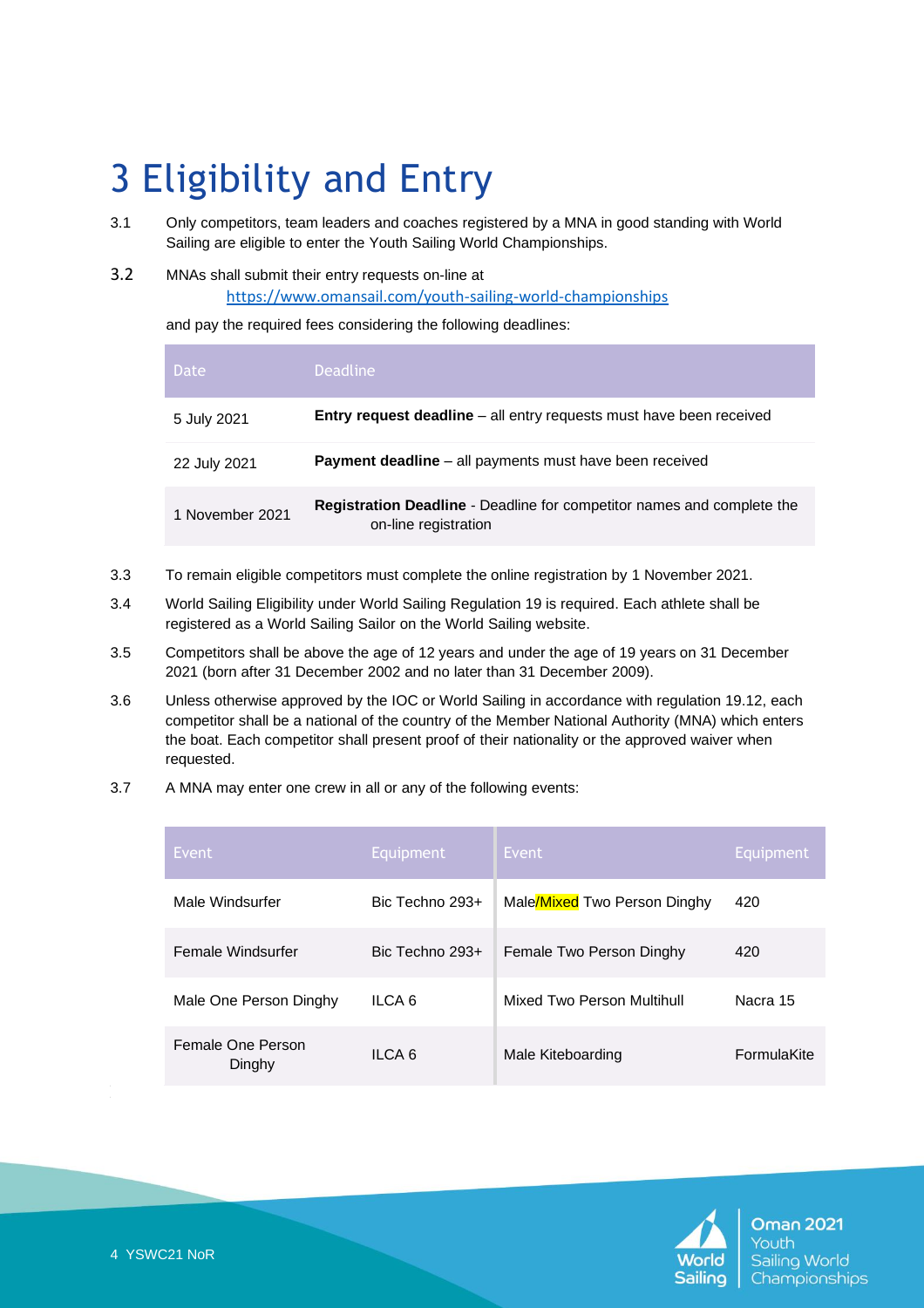| Event        | Equipment | Event               | Equipment   |
|--------------|-----------|---------------------|-------------|
| Male Skiff   | 29er      | Female Kiteboarding | FormulaKite |
| Female Skiff | 29er      |                     |             |

- 3.8 Gender requirements will apply as per the table in 3.7.
- 3.9 A MNA may register one team leader and one coach. If an MNA enters competitors in three or more classes, one additional coach is permitted.
- 3.10 A MNA which has not yet selected a team before the 5 July 2021 deadline must provide World Sailing with information about its schedule for selecting a team. However, this does not exempt the MNA from paying the championship fee before the deadline. No additions or changes to the entry list can be accepted after 5 July 2021 without written approval of World Sailing and in consultation with the OA and the equipment suppliers.
- 3.11 The maximum number of entries (event quota) for each of the 9 events is set out in the following table:

| Event                       | Quota<br>(boats) | Event                        | Quota<br>(boats) |
|-----------------------------|------------------|------------------------------|------------------|
| Male Windsurfer             | 30               | Male/Mixed Two Person Dinghy | 30               |
| Female Windsurfer           | 30               | Female Two Person Dinghy     | 30               |
| Male One Person Dinghy      | 60               | Mixed Two Person Multihull   | 25               |
| Female One Person<br>Dinghy | 60               | Male Kiteboarding            | 30               |
| Male Skiff                  | 30               | Female Kiteboarding          | 30               |
| <b>Female Skiff</b>         | 30               |                              |                  |

3.12 The World Sailing Technical Delegate (TD) may modify the quota for an individual event, in consultation with the OA and the equipment suppliers.

٠

- 3.13 An entry can only be confirmed once full payment has been received. Where the quotas (fleet sizes) are exceeded by the numbers of confirmed paid places, a waiting list will be created. Thereafter, if a place becomes available, the entries will be allocated in the order that the application is received until the event quota is reached.
- 3.14 Other Requirements:

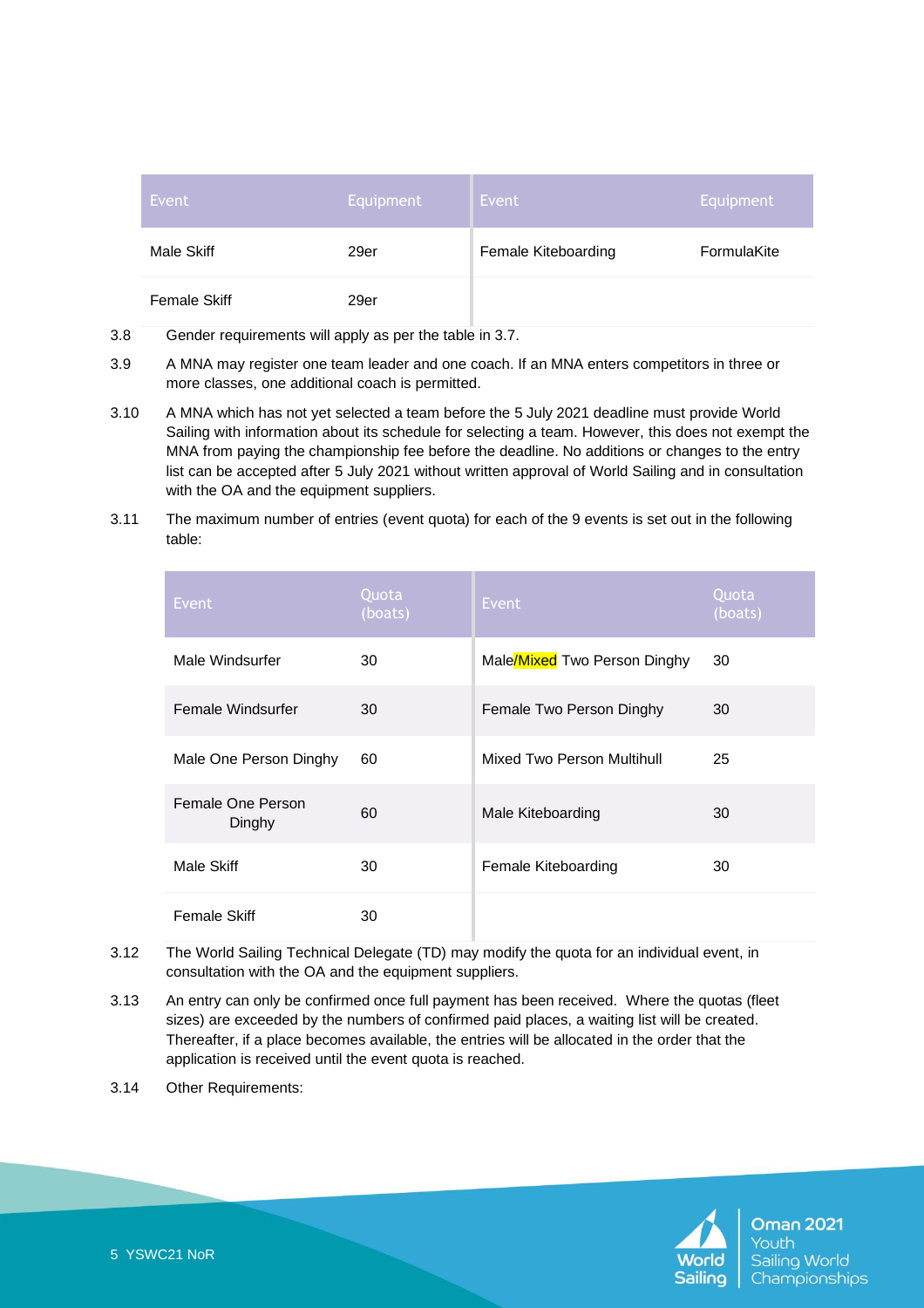- 3.14.1 Competitors and support team will receive an accreditation card upon arrival at the hotel which must be displayed at all times. Access to competitor's preparation, competition and residential areas can be restricted.
- 3.14.2 An entry is not complete until the boat has completed registration at the venue. Registration may include equipment and entry checks. Team Leaders shall complete the Entry Data Checklist provided at registration.
- 3.14.3 The Medical Treatment Permission and Medical History forms must be submitted for each competitor no later than team registration. This form does not give dispensation for taking prescribed medication. For medication declarations, please follow procedures as given in the World Sailing Anti-Doping Code (World Sailing Regulation 21).
- 3.14.4 Each team is required to bring a 250ml bottle containing water from their home seas or lakes for the Mixing of the Waters Ceremony.
- 3.14.5 Each team is required to bring to the venue **2 (two)** of their national flags in approximate size 1.0 x 1.5m.

# 4 Fees and Damage Costs

4.1 Fees are stated in Euros and include any local taxes.

| Event                           | <b>Entry Fee</b> | Late Entry Fee |
|---------------------------------|------------------|----------------|
| One Person Events               | € 1,200          | € 1,500        |
| <b>Two Person Events</b>        | € 2,400          | € 3,000        |
| <b>Team Leaders and Coaches</b> | € 1,200          | € 1,500        |

4.2 If an entry is cancelled by the national authority, the entry fee will be refunded as follows:

| <b>Cancelation Date</b>               | <b>Entry Fee Refund</b> |
|---------------------------------------|-------------------------|
| Before 22 July 2021                   | 100%                    |
| Between 22 July and 15 September 2021 | 50%                     |
| After 15 September 2021               | No refund               |

- 4.4 Damage Costs System (not applicable to Kiteboarding events)
- 4.4.1 World Sailing does not require MNAs or competitors to lodge damage deposits prior to racing. By entering the Event, MNAs expressly agree to follow and comply with this damage costs system without delay or dispute.

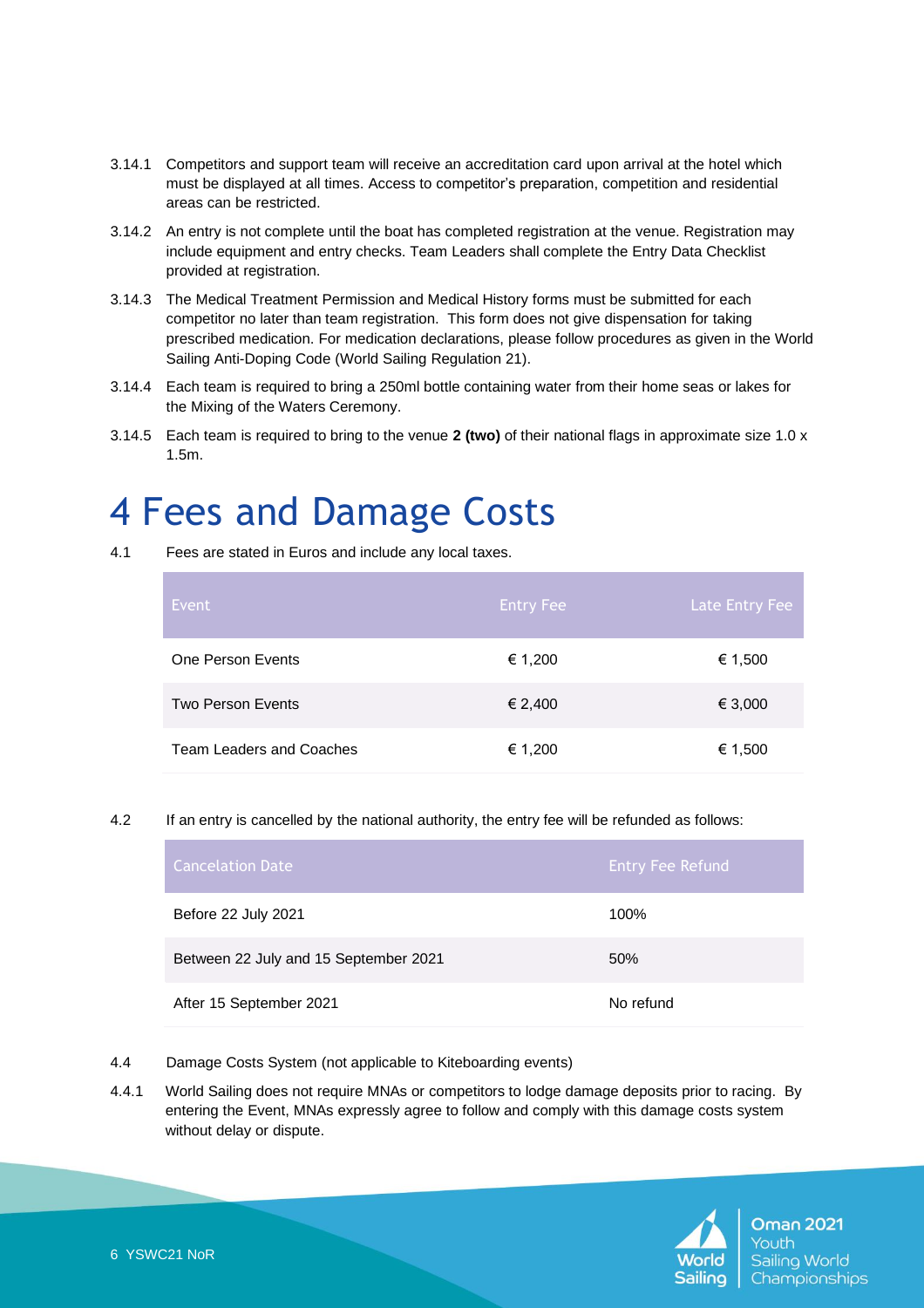- 4.4.2 By entering a competitor in each Event, an MNA is liable on behalf of their competitor for up to €500 of damage costs per incident/per boat. An "incident" is each separate instance of damage being identified by the OA or its representatives.
- 4.4.3 The TD, on behalf of the OA, will make all decisions on liability or the quantum (amount) of any damage. Subject to rule 62, the decision of TD is final and MNAs and competitors agree to accept it without dispute.
- 4.4.4 If an MNA is assessed liable for damage costs, the TD will issue a damage notice and send it to the MNA Representative at the event. The MNA representative shall pay the amount stated on the damage notice to the OA prior to any further participation in the Event.
- 4.4.5 Failure to comply with a damage notice is a breach of this Appendix and the TD may take any of the following actions:
	- a. disqualify the competitor in question (and any other competitors from that relevant MNA) without a hearing from any races sailed;
	- b. exclude the competitor (and any other competitors from that relevant MNA) from further participation in the Event; and
	- c. re-allocate any prizes immediately to other competitors.

This amends RRS 63.1.

- 4.4.6 The TD may amend or cancel a damage notice at any time and may reinstate any competitors disqualified or excluded.
- 4.4.7 In the event any damage notice is not paid by the end of the Championships, World Sailing will issue an invoice for the same amount to the MNA. Failure to settle this invoice will mean that the MNA is not in good standing with World Sailing and may be suspended from World Sailing membership by the World Sailing Board.
- 4.5 A damage deposit by way of credit card authorisation will be required by the accommodation for possible damage to the accommodation premises or for services provided by the accommodation such as additional food, drink and the use of telephone(s), etc.

### 5 Equipment, Accommodation and Meals

- 5.1 Accommodation and meals will be provided to all participants, starting from the midday meal on 11 December 2021 and ending with the breakfast meal on 18 December 2021.
- 5.2 Airport shuttle from and to Muscat International Airport will be provided if flights arrives on the 09, 10 or 11 December 2021 and departures on the 18 or 19 December 2021.
- 5.3 With the exception of Kiteboarding where athletes should bring their own equipment, the equipment will be provided for the competitors free of charge and as specified in Addendum A.
- 5.4 Only the supplied equipment, and permitted personal equipment, is allowed in the venue.

#### 6 Risk Statement

6.1 Competitors and support team participate in the championships entirely at their own risk and they are reminded of the provisions of RRS 3, Decision to Race. Sailing is by its nature an unpredictable

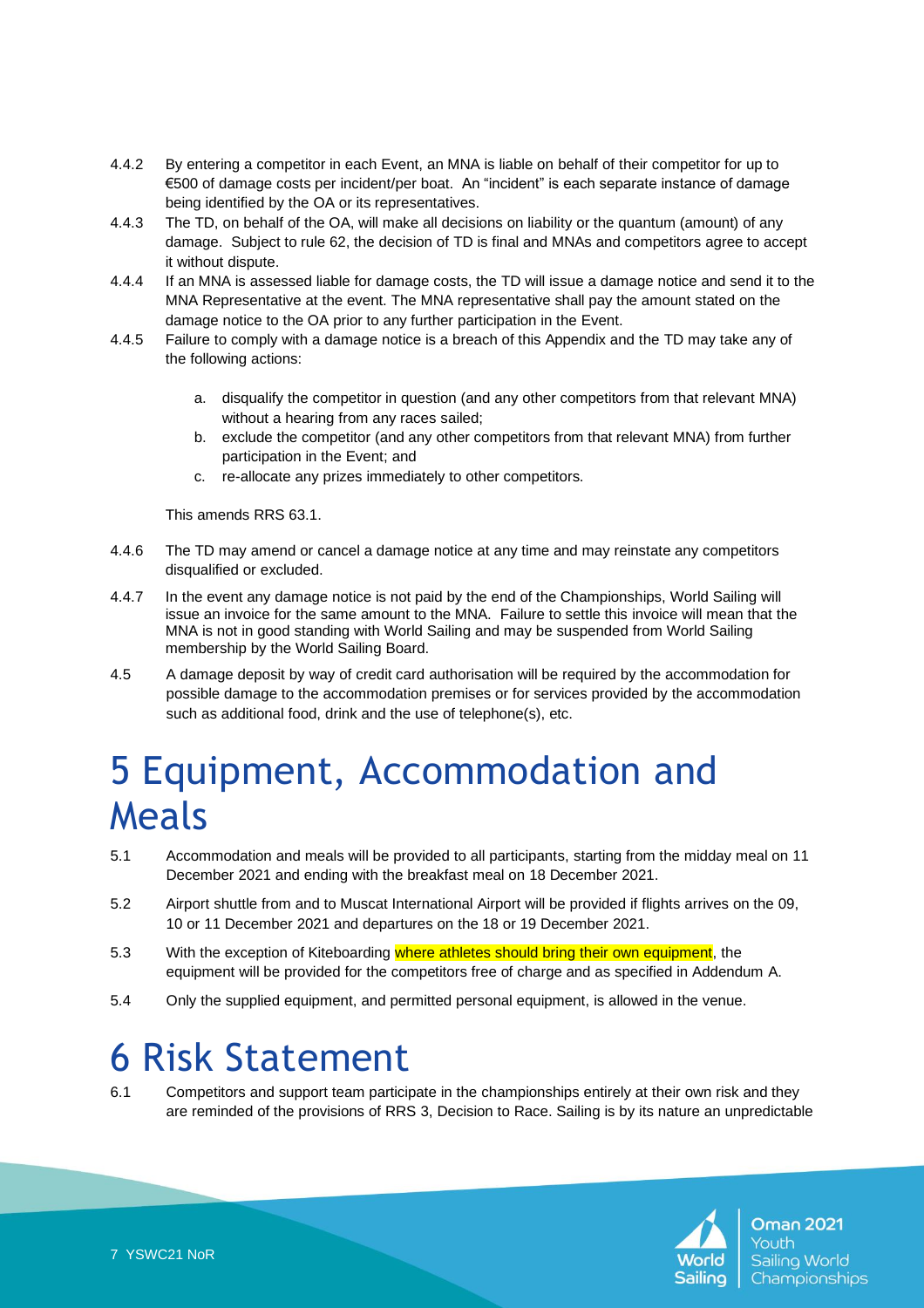sport and therefore inherently involves an element of risk. By taking part in the event, each competitor agrees and acknowledges that:

- 6.1.1 They are aware of the inherent element of risk involved in the sport and accept responsibility for the exposure of themselves, their crew and their boat to such inherent risk whilst taking part in the event;
- 6.1.2 They are responsible for the safety of themselves, their crew, their boat and their other property whether afloat or ashore;
- 6.1.3 They accept responsibility for any injury, damage or loss to the extent caused by their own actions or omissions;
- 6.1.4 By participating in any race, they are satisfied that their boat is in good order, complying with the class rules, is equipped to sail in the event and they are fit to participate;
- 6.1.5 The provision of a race management team, patrol boats, umpires and other officials and volunteers by the organiser does not relieve them of their own responsibilities;
- 6.1.6 The provision of patrol boat cover is limited to such assistance, particularly in extreme weather conditions, as can be practically provided in the circumstances.
- 6.1.7 It is their responsibility to familiarize themselves with any risks specific to this venue or this event drawn to their attention in any rules and information produced for the venue/event and attend any venue/event safety briefings held for the event.

# [SP] [NP] Media Rights

- 7.1 By participating in the event, competitors and support team automatically grant to the OA, World Sailing and their sponsors, the right in perpetuity to make, use and show, from time to time at their discretion, any motion pictures and live, taped or filmed television and other reproductions of the athlete during the period of the competition without compensation.
- 7.2 Competitors may be required for interviews at the regatta.

# 8 [SP] Code of Conduct

- 8.1 Competitors and support persons shall comply with any reasonable request from a regatta official or equipment supplier representative.
- 8.2 Competitors shall handle any boats or equipment provided by the OA with proper care and seamanship, and in compliance with any written instructions.
- 8.3 World Sailing may reduce or remove a prize in the case of misconduct or refusal to comply with any reasonable request, including attendance at official functions.

# **[SP] Identification and Advertising**

- 9.1 When provided by the OA, boats or competitors shall carry, display or wear the following as instructed:
- 9.1.1 Bibs for all competitors;
- 9.1.2 Coloured bibs for Event leaders  $(1^{st}, 2^{nd}$  and  $3^{rd}$ );
- 9.1.3 Coloured dots on the mainsail for Event leaders  $(1<sup>st</sup>, 2<sup>nd</sup>, 3<sup>rd</sup>)$ ;

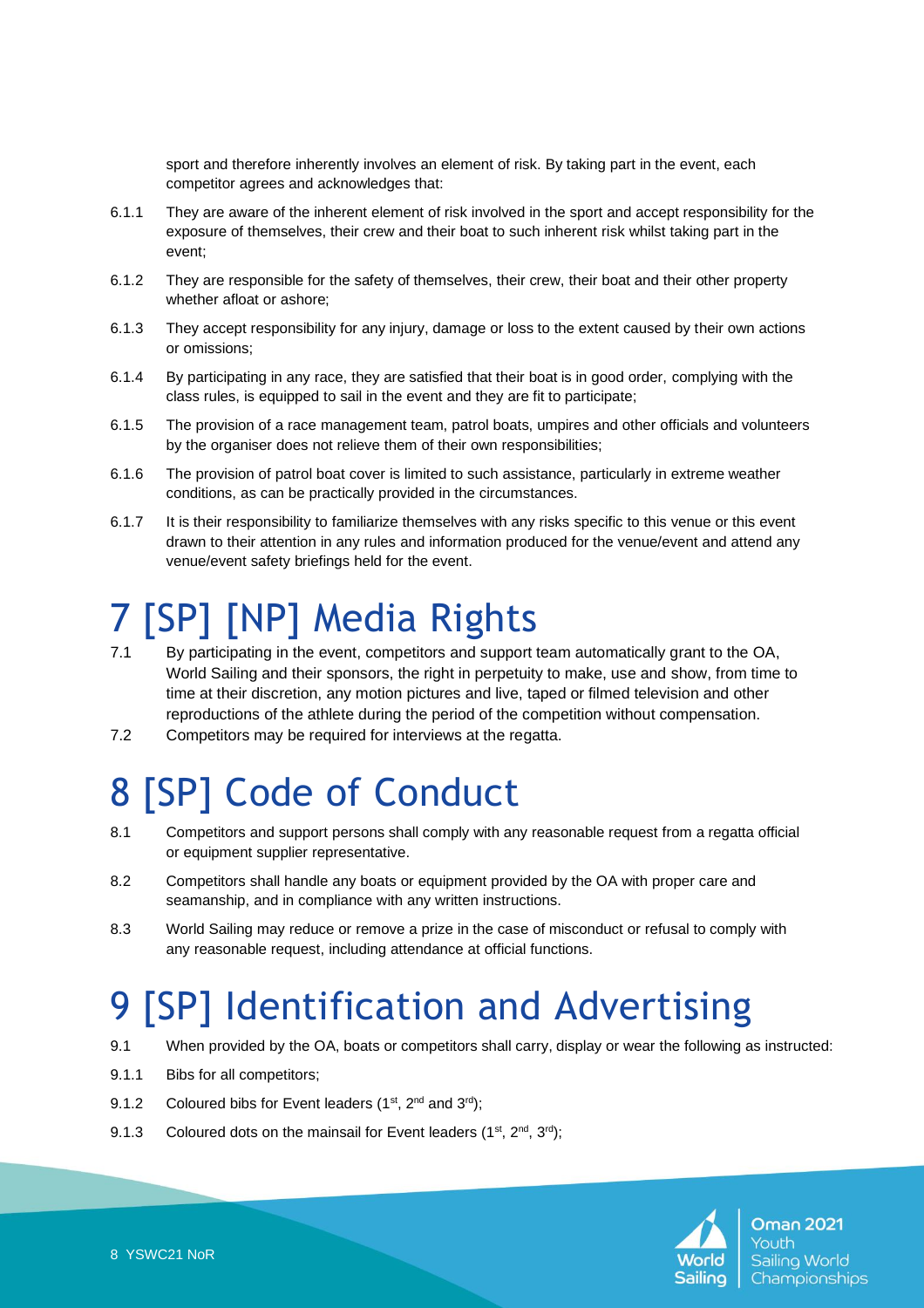- 9.1.4 Bow number;
- 9.1.5 Event advertising/branding stickers;
- 9.1.6 Country Codes for boats and sails;
- 9.1.7 National Flags for sails;
- 9.1.8 Cameras, cameras dummies and sound equipment; and
- 9.1.9 Tracking and timing system equipment.

# 10 [NP] [SP] Safety Regulations

Competitors shall wear personal flotation devices at all times while afloat, except briefly while changing or adjusting clothing or personal equipment. The Technical Committee reserves the right to reject any buoyancy jacket which it considers unsuitable. When no specifications are given in the class rules, personal buoyancy complying with minimum standard ISO 12402-5 (CE 50 Newtons), or USCG Type III, or AUS PFD 1, or EN 393, will be accepted.

# 11 Communications with Competitors

The Official Notice Board ("ONB") will be <http://www.worldsailingywc.org/onb/index.php>

Notices to competitors may be posted at the Race Office.

### 12 [SP] Supplied Equipment and Equipment Inspection

- 12.1 Addendum A Supplied Equipment will apply.
- 12.2 Supplied equipment will not be required to be pre-measured. However, any boat or equipment may be inspected at any time for compliance with the rules.
- 12.3 All competitors in the Mixed Multihull event shall wear a helmet that shall be to the minimum standard EN1385 or EN 1077 or equivalent.
- 12.4 The equipment will be allocated by a draw arranged by the TD and each of the equipment suppliers before the event. Each athlete shall retain the same equipment throughout the regatta.
- 12.5 Any boat or equipment may be inspected at any time.
- 12.6 A Technical Committee has been appointed in accordance with RRS 92.
- 12.7 The fact that race officials may conduct inspections of a boat does not reduce the responsibilities of each competitor set out in this NoR, the RRS and any other rules that govern the event.

#### 13 Format

13.1 For each event the regatta will consist of a single series.

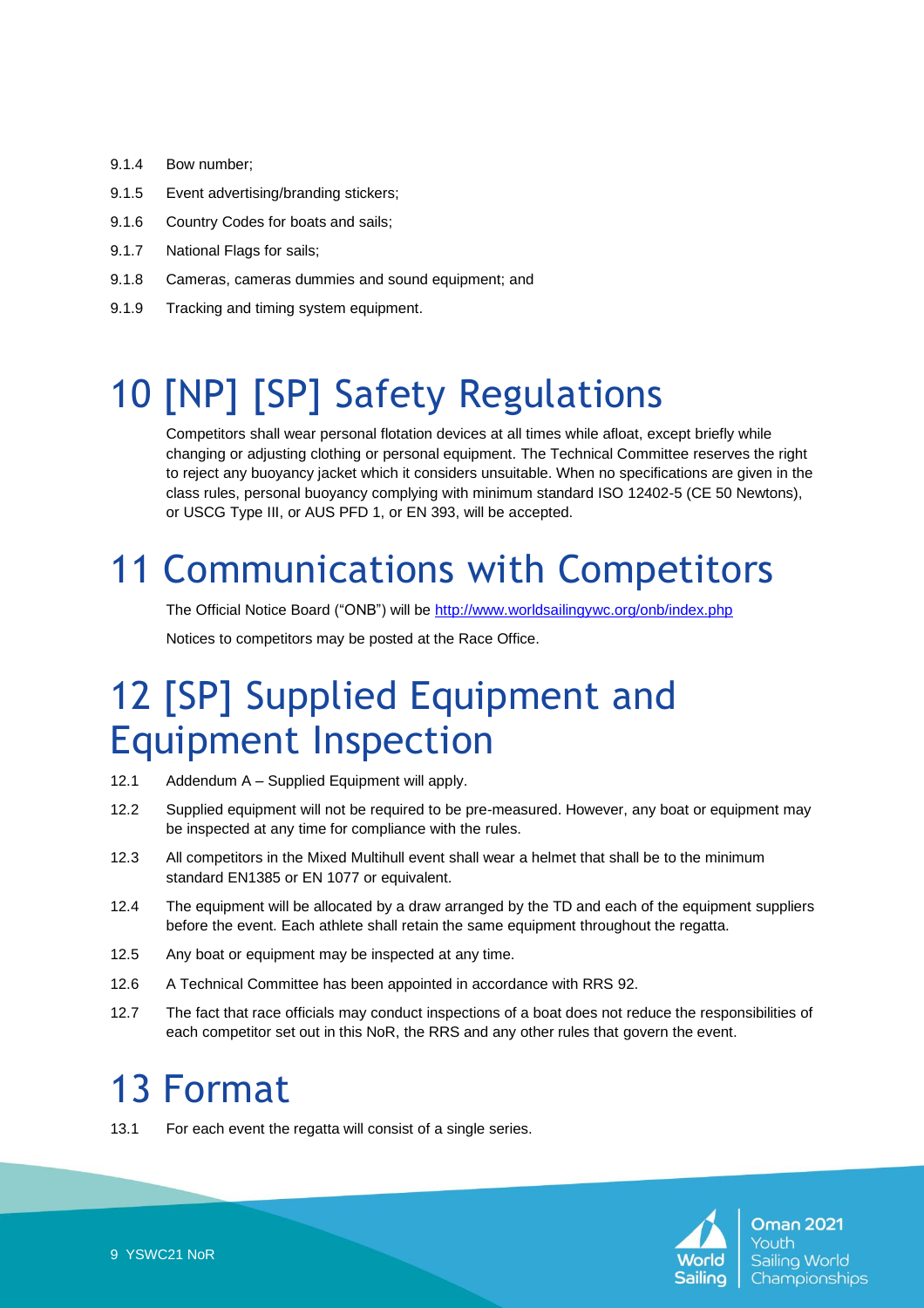13.2 The number of races will be as follows:

| Event                                   | Number of Races |
|-----------------------------------------|-----------------|
| One Person Dinghy and Two Person Dinghy | 9               |
| Multihull, Windsurf and Skiff           | 13              |
| Kiteboarding                            | 18              |

#### 14 Schedule

14.1 The schedule, including racing, will be as follows:

| <b>Date</b>                        | <b>Time</b>                  | <b>Event</b>                                                                                                                 |
|------------------------------------|------------------------------|------------------------------------------------------------------------------------------------------------------------------|
| Saturday 11 December               | 09:00 to 18:00<br>18:30      | On-site Registration, equipment allocation<br>and Inspection for Kiteboarding<br>Training<br>First briefing for team leaders |
| Sunday 12 December                 | 09:00<br><b>TBA</b><br>18:30 | <b>Competitors Briefing</b><br><b>Practice Race</b><br><b>Opening Ceremony</b>                                               |
| Monday 13 to Friday 17<br>December | TBA                          | Races                                                                                                                        |
| Friday 17 December                 | 19:00                        | <b>Closing Ceremony</b>                                                                                                      |
| Saturday 18 December               |                              | Departure day                                                                                                                |

- 14.2 The boat park is not open before 11 December 2021.
- 14.3 The provisional race schedule, including the time of the first warning signals, and assignments of Events to course areas will be posted in the ONB.
- 14.4 An update to the race schedule will be posted daily no later than 20:00 on the previous evening of any race affected.
- 14.5 Races not sailed on the scheduled day may be sailed on the following date at the discretion of the RC.
- 14.6 On 11 and 12 December, practice sailing will be permitted only within times to be advised.
- 14.7 On 17 December, no warning signal will be made after 15:00 h.

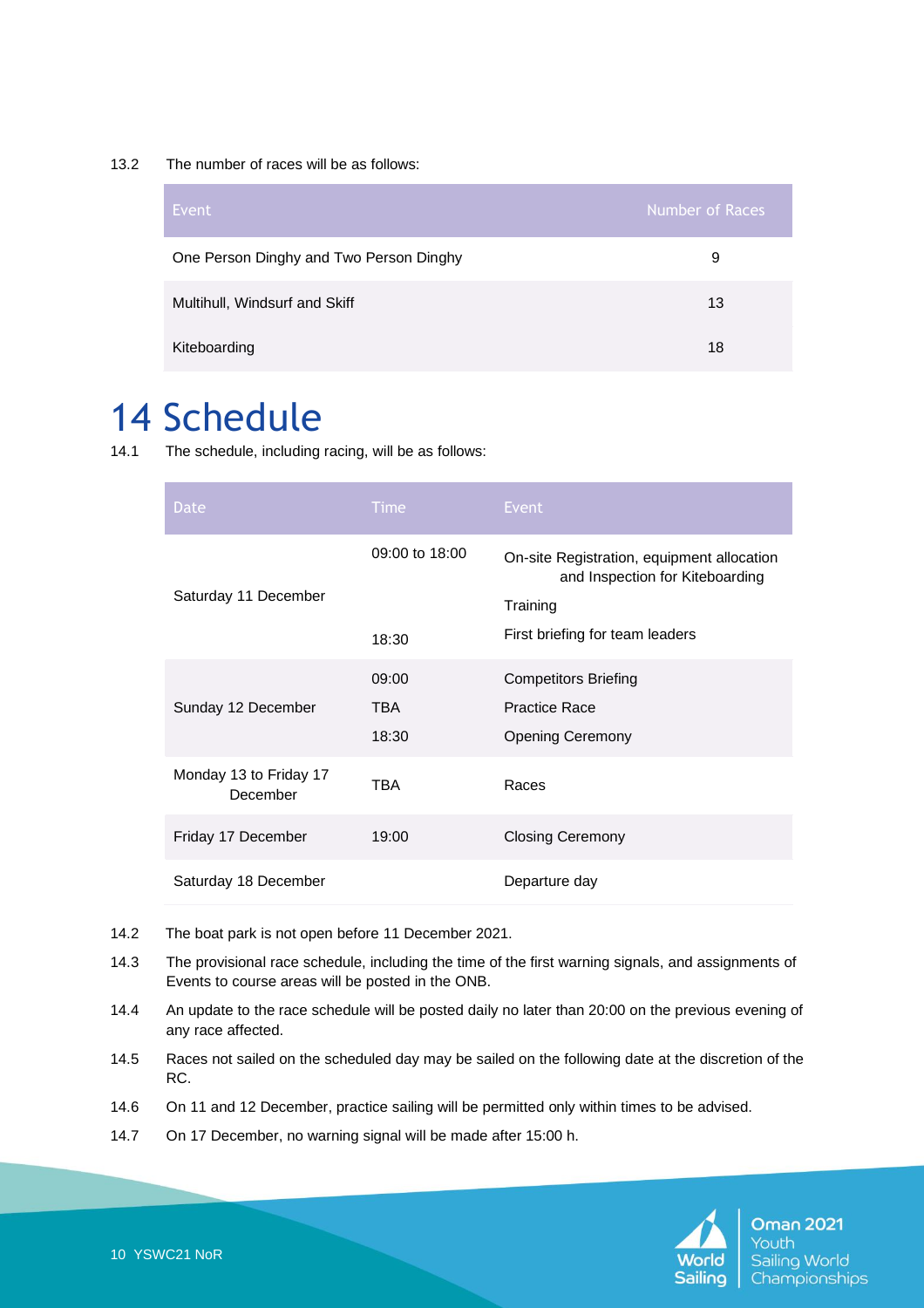#### 15 The Courses

The courses will be Trapezoid or Windward/Leeward with optional finishing legs.

# 16 Time Limits and Target times

16.1 Time limits and target times in minutes are as follows:

| <b>Class</b>      | Race Time<br><b>Limit</b> | Mark 1<br>Time Limit | Finish<br>Window | <b>Target</b><br><b>Time</b> |
|-------------------|---------------------------|----------------------|------------------|------------------------------|
| Laser Radial      | 75                        | 25                   | 15               | 50                           |
| 420               | 75                        | 25                   | 15               | 45                           |
| 29er and Nacra 15 | 50                        | 20                   | 10               | 30                           |
| Bic-Techno 293+   | 45                        | 20                   | 10               | $20 - 25$                    |
| Kiteboarding      | 24                        | 6                    | 6                | 12                           |

- 16.2 If no boat rounds Mark 1 within the Mark 1 time limit, the race committee shall abandon the race.
- 16.3 Any boat that does not finish within the Finish Window (time after the first boat finishes) shall be scored DNF without a hearing. This changes RRS 63.1 and A5.

# 17 Scoring

- 17.1 The Low Point System of RRS Appendix A will apply. RRS B8 is deleted.
- 17.2 When fewer than three races have been completed, a boat's series score will be the total of her race scores. When three or more have been completed, a boat's score will be the total of her race scores excluding her worst score.
- 17.3 One race is required to be completed to constitute a regatta.
- 17.4 Nations Trophy
- 17.4.1 For each event on each day:

(i) Each National Authority will receive points equal to the total of her race scores on that day. National Authorities not entered in an event will be scored for each race, points equal to one more than the number of National Authorities entered in the event.

(ii) National Authorities will then be ranked in order of lowest to highest and the National Authority with the lowest score will receive one point, the second will receive two points and so on.

(iii) If an event does not race on a day, all nations will receive, for that event, points one more than the number of National Authorities entered in the regatta.

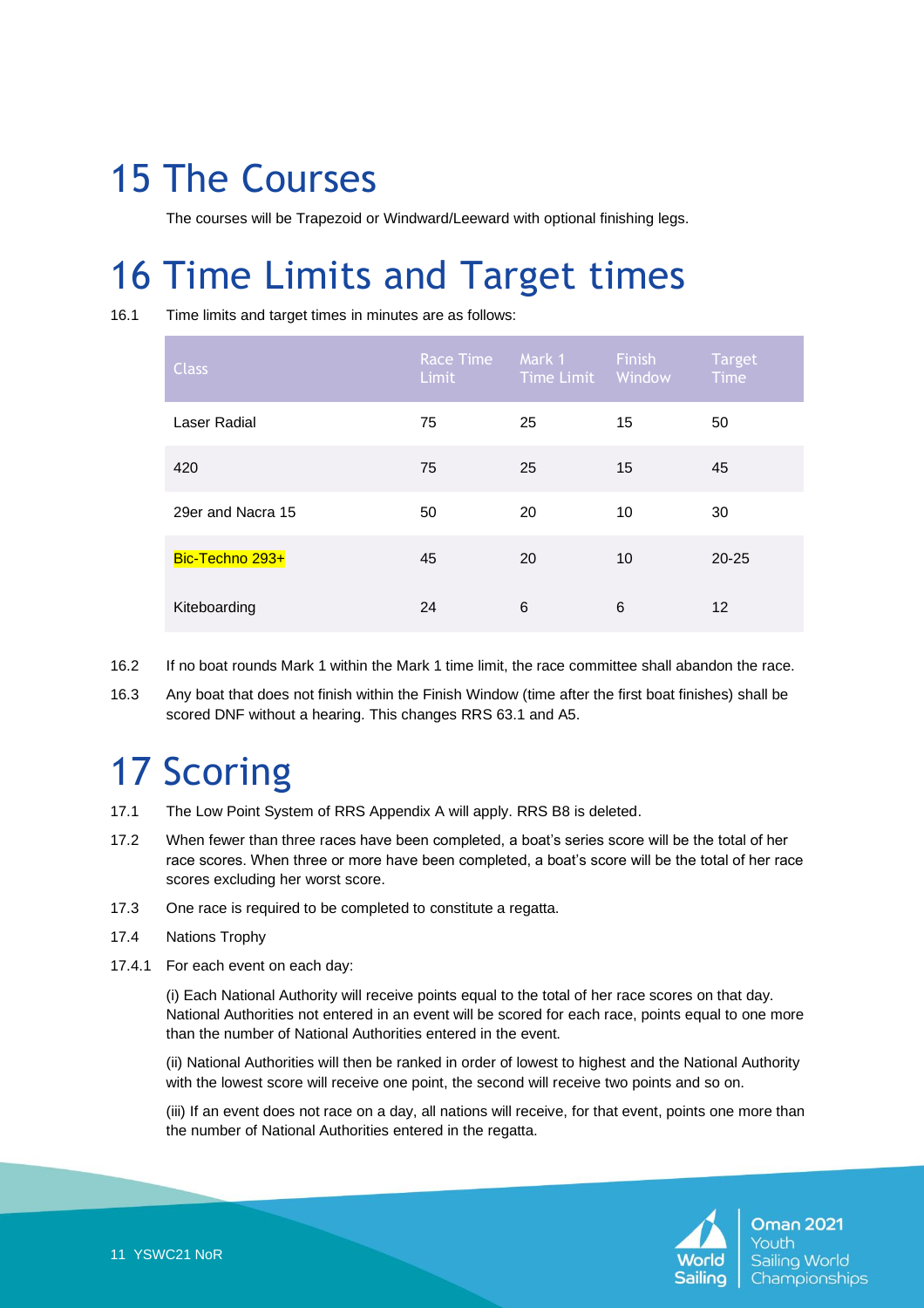(iv) If National Authorities have equal points, the points for the place for which the National Authorities have tied and for the place(s) immediately below shall be added together and divided equally.

- 17.4.2 Each National Authority's day score will be the total of their best four scores from all events.
- 17.4.3 Each National Authority's Nations Trophy score will be the total of their day scores. The National Authority with the lowest Nations Trophy score wins and others will be ranked accordingly.
- 17.4.4 If there is a Nations Trophy score tie between two or more National Authorities, they will be ranked in order of their day scores on the last day. Any remaining ties will be broken by using the tied National Authority's day scores on the next-to-last day, and so on until all ties are broken.

#### 18 International Jury

An International Jury will be appointed in accordance with rule RRS 91(b). Its decisions will be final as provided in RRS 70.5.

# 19 Support Boats and Personnel

- 19.1 Except for World Sailing Coaches, private or team support boats are not permitted.
- 19.2 By registering as a support person, such person agrees to be governed by the rules.
- 19.3 On racing days (including practice and training), team leaders and coaches may only go afloat in craft supplied by the OA, and clearly marked as such.

#### 20 Prizes

- 20.1 World Sailing medals will be awarded to the top 3 boats in each event.
- 20.2 The Youth Sailing World Championship Trophy will be awarded to the winning crew in the Male Two Person Dinghy event.
- 20.3 The RYA Trophy will be awarded to the winning crew in the Female Two Person Dinghy event.
- 20.4 The St. Lawrence Trophy will be awarded to the winner in the Male One Person Dinghy event.
- 20.5 The Royal Netherlands Centennial Trophy will be awarded to the winner in the Female One Person Dinghy event.
- 20.6 The Paul Phelan Trophy will be awarded to the winner in the Male Windsurfer event.
- 20.7 The St. Moritz Board Sailing Championship Trophy will be awarded to the winner in the Female Windsurfer event.
- 20.8 The Paul Henderson Trophy will be awarded to the winner in the Mixed Multihull event.
- 20.9 The Prince Henry the Navigator Trophy will be awarded to the winner in the Male Skiff event.
- 20.10 The Malaysia Sailing Association Trophy will be awarded to the winner in the Female Skiff event.
- 20.11 The Nations' Trophy will be awarded to the top-scoring national authority team.

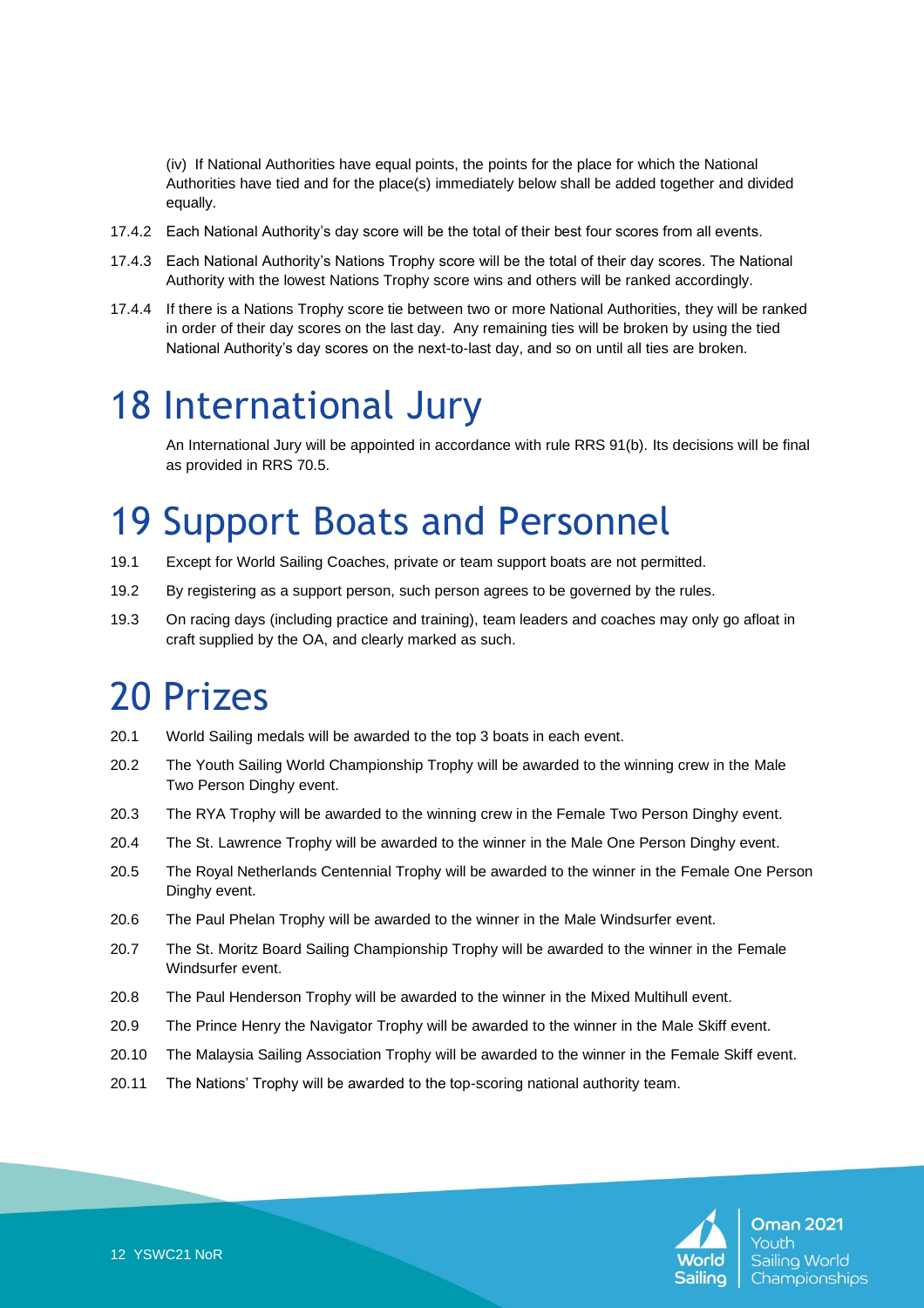- 20.12 The Bengt Julin Trophy will be awarded to a competitor or a National Team that has in the competitors' opinion done most to foster international understanding and has displayed the attributes that should be encouraged in international competition.
- 20.13 Other trophies may be awarded for sportsmanship, exemplary behaviour and rules compliance during the championship.

#### 21 Insurance

- 21.1 Competitors and Coaches/Team Leaders are responsible for arranging their own private medical and travel insurance.
- 21.2 The OA is not responsible for verifying the status or validity of insurance certificates. The OA is not responsible arrange insurance for participants who fail to arrange their own insurance.
- 21.3 The OA has arranged a third-party liability insurance for all the boats competing which is available to inspect on request.

# 22 Drug testing

Competitors are reminded of the World Sailing rules and regulations concerning the use of banned methods and substances, which are contained in World Sailing Anti-Doping Code. Drug testing may take place during this event.

#### 23 Visas and further information

Athletes, coaches, team leaders and fans should confirm if visa is necessary for travel to Oman. Please refer to <https://www.rop.gov.om/english/countrylist1.html>

Please allow for processing time. To obtain a letter from the organizer or assistance with this process, please email: [email:](mailto:moayed.albusaidi@omansail.com) [youthworld2021@omansail.com](mailto:youthworld2021@omansail.com)

For information about accommodation prior to the event and for additional questions please contact the organizing committee [email:](mailto:moayed.albusaidi@omansail.com) [youthworld2021@omansail.com](mailto:youthworld2021@omansail.com)

#### 24 Amendments to the NoR

This NoR may be changed. Changes will be posted on the event website.

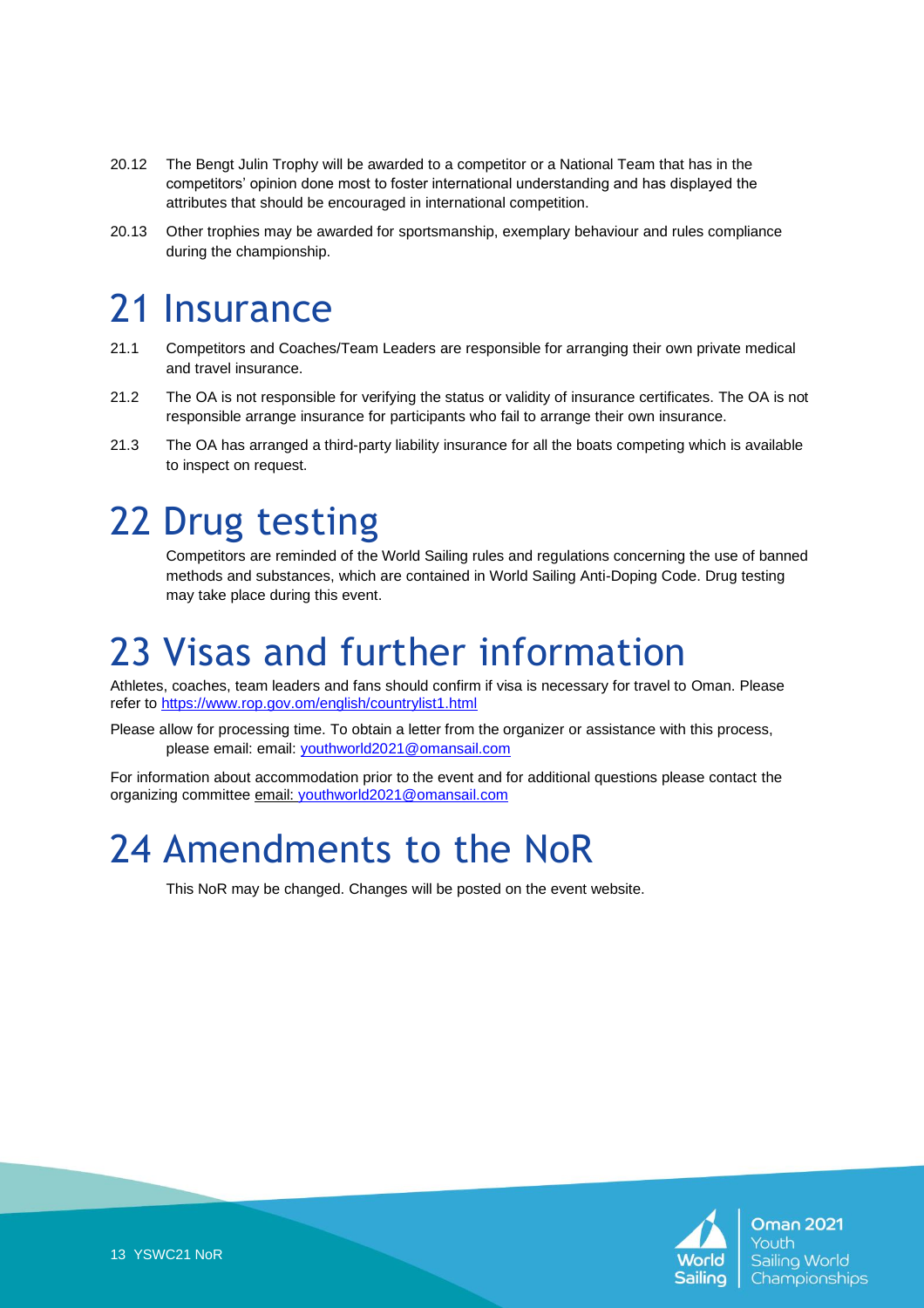# ADDENDUM A – SUPPLIED EQUIPMENT

#### A1 GENERAL

- A1.1 Failure of supplied equipment will not be grounds for redress. This changes rule 62.1(a).
- A1.2 With the exception of Kiteboarding where athletes should bring their own equipment, the hulls, sails, spars, rigging, control lines and fittings shall be used as supplied. Except if permitted by the NoR or SIs, no modification or addition to the equipment shall be made unless authorized by the Technical Committee.
- A1.3 A penalty may be given, or the use of the equipment may be withdrawn if, in the opinion of the OA, a competitor treats or handles the equipment without care or in a manner which causes or is likely to cause damage to the equipment
- A1.4 The OA will not supply compasses or other tactical devices, wind indicators, flotation devices, trapeze harnesses, hiking pants, wet or dry suits or other personal gear.
- A1.5 Competitors may bring and use the following items: sponge, hand bailer, water bottles (only to be attached to the equipment with rope or tape), shockcords, compass, wind indicators, including yarn or thread (may be tied or taped anywhere on the equipment, provided their fitting does not mark, pierce or damage the hull, deck, sails or spars).
- A1.6 Adhesive tape may be used anywhere above the waterline, but the tape needs to be removable after the event without leaving any permanent damage. There shall be no writing with permanent markers directly on the supplied equipment. No wax shall be applied. Hulls, centreboards and rudders may be cleaned, but only with water and ordinary soap.
- A2 For ILCA 6 only:
- A2.1 Competitors must bring their own lines, sheet and blocks (including ratchet block, outhaul, cunningham, traveller and vang systems) and tiller/tiller extension.
- A2.2 Competitors will be supplied with a fully fitted Laser hull including the deck block fitting and the two single blocks and cleats for the deck led cunningham and outhaul systems.
- A2.3 The boats will be supplied with mini side deck cleats for the main sheet, centreboard, rudder, mast, boom and sail.
- A3 For 420 only:
- A3.1 Competitors may bring and use their own: tow-rope; trapeze wires and adjusters; main, jib and spinnaker sheets (all in accordance with the specification of the class rules).
- A3.2 Competitors may bring and use a fitting made of tape/wood/plastic and shock cord for retaining the spinnaker halyard. This fitting shall only be attached using tape and not in a position above the gooseneck.
- A4 For 29er only:
- A4.1 Boats will be fitted with foot straps.
- A4.2 Competitors may install their own tiller extension, or twin extensions, but the attachment fitting must be left installed on the tiller at the end of the regatta.